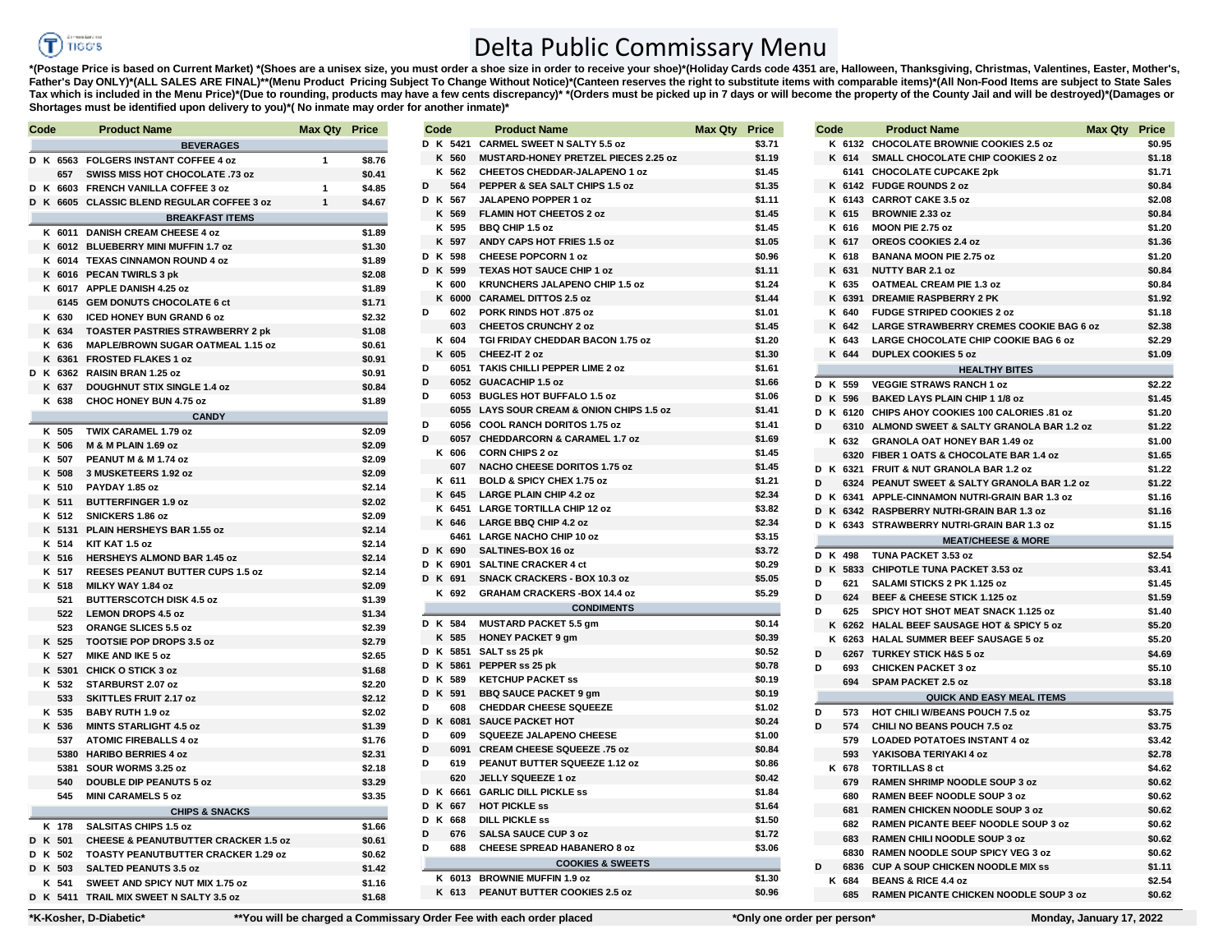|        | Code |                 | <b>Product Name</b>                                                                 | Max Qty | <b>Price</b>     |
|--------|------|-----------------|-------------------------------------------------------------------------------------|---------|------------------|
|        |      | K 686           | <b>WHITE RICE, INSTANT 2 oz</b>                                                     |         | \$1.22           |
|        |      | K 687           | <b>MACARONI &amp; CHEESE ss</b>                                                     |         | \$1.72           |
|        |      |                 | <b>SUGAR FREE</b>                                                                   |         |                  |
| D      |      | 526             | SUGAR FREE JOLLY RANCHERS 3.6 oz                                                    |         | \$5.69           |
| D      |      | 529             | <b>SUGAR FREE HARD CANDY 2 oz</b>                                                   |         | \$1.99           |
|        |      | D K 652         | <b>ICED TEA SUGAR FREE 1.4 g</b>                                                    |         | \$0.22           |
|        |      |                 | <b>CLOTHING</b>                                                                     |         |                  |
| D      |      | K 834           | <b>T-SHIRT LARGE ea</b>                                                             |         | \$5.00           |
| D      |      | K 8341          | <b>T-SHIRT MEDIUM ea</b>                                                            |         | \$5.00           |
|        |      | D K 835         | <b>T-SHIRT X LARGE ea</b>                                                           |         | \$5.00           |
| D      |      | K 841           | TUBE SOCKS 1 pair                                                                   |         | \$1.60           |
|        |      | D K 844         | <b>ANKLE SOCKS 1 pair</b>                                                           |         | \$1.60           |
| D      |      | K 8451          | <b>LONGJOHNS SMALL 1 pair</b>                                                       |         | \$15.69          |
|        |      | D K 8452        | <b>LONGJOHNS MEDIUM 1 pair</b>                                                      |         | \$15.69          |
| D      |      | K 8453          | <b>LONGJOHNS LARGE 1 pair</b>                                                       |         | \$15.69          |
|        |      | D K 846         | <b>LONGJOHNS X-LARGE 1 pair</b>                                                     |         | \$15.69          |
| D      |      | K 847           | LONGJOHNS 2X-LARGE 1 pair                                                           |         | \$16.54          |
|        |      | D K 848         | LONGJOHNS 3X-LARGE 1 pair                                                           |         | \$19.94          |
| D      |      | K 849           | <b>LONGJOHNS 4X-LARGE 1 pair</b>                                                    |         | \$20.66          |
| D      |      | K 850           | <b>T-SHIRT 2X-LARGE ea</b>                                                          |         | \$5.79           |
| D      |      | K 851           | <b>T-SHIRT 6X-LARGE ea</b>                                                          |         | \$11.49          |
| D      |      | K 8510          | T-SHIRT 3X-LARGE ea                                                                 |         | \$7.05           |
| D      |      | K 8520          | <b>T-SHIRT 4X-LARGE ea</b>                                                          |         | \$7.32           |
| D      |      | K 885           | LONGJOHNS 5X-LARGE 1 pair                                                           |         | \$21.13          |
| D      |      | K 886           | LONGJOHNS 6X-LARGE 1 pair                                                           |         | \$23.40          |
|        |      |                 | <b>DENTAL CARE</b>                                                                  |         |                  |
|        |      | D K 401         | <b>MOUTHWASH 4 oz</b>                                                               |         | \$1.01           |
|        |      | D K 403         | <b>CLOSE-UP TOOTHPASTE 4 oz</b>                                                     |         | \$3.46           |
| D      |      | K 404           | <b>TOOTHPASTE COLGATE .85 oz</b>                                                    |         | \$0.98           |
|        |      | D K 406         | FRESH N BRITE DENTURE TOOTHPASTE 3.8 oz                                             |         | \$9.16           |
| D      |      | K 407           | <b>DENTURE ADHESIVE 2.4 oz</b>                                                      |         | \$5.13           |
| D      |      | K 408           | <b>TOOTHBRUSH HOLDER 7 in</b>                                                       |         | \$0.51           |
| D      |      | K 412           | <b>COLGATE TARTER CONTROL TOOTHPASTE 6 oz</b>                                       |         | \$6.44           |
| D<br>D |      | K 4121<br>K 413 | <b>CREST CAVITY PROTECTION TOOTHPASTE 4.2 oz</b><br><b>DENTAL FLOSS LOOPS 30 ct</b> |         | \$6.88           |
|        |      | D K 414         | <b>CLEAR COLGATE TOOTHPASTE 4.2 oz</b>                                              |         | \$5.95<br>\$4.85 |
| D      |      | K 415           | <b>COLGATE SENSITIVE TOOTHPASTE 6 oz</b>                                            |         | \$12.76          |
|        |      |                 | <b>DEODORANTS</b>                                                                   |         |                  |
|        |      | D K 201         | DEGREE DEODORANT 1.7 oz                                                             |         | \$5.40           |
| D      |      | K 202           | <b>FRESHSCENT MEN DEODORANT 2.25 oz</b>                                             |         | \$2.43           |
| D      |      | K 203           | FRESHSCENT WOMEN DEODORANT 2.25 oz                                                  |         | \$2.37           |
| D      |      | K 2031          | <b>LADY SPEED STICK 1.4 oz</b>                                                      |         | \$4.34           |
| D      |      |                 | K 2032 SECRET DEODORANT 1.7 oz                                                      |         | \$3.90           |
| D      |      |                 | K 2034 MENNEN LADY CLEAR DEODORANT 2.3 oz                                           |         | \$6.90           |
|        |      |                 | <b>DIVERSIONS &amp; GAMES</b>                                                       |         |                  |
| D      |      | K 5010          | SUDOKU ea                                                                           |         | \$2.23           |
| D      |      | K 5021          | <b>WORD FIND ea</b>                                                                 |         | \$2.23           |
|        |      |                 | D K 5022 CROSSWORD PUZZLES ea                                                       |         | \$2.23           |
|        |      |                 | D K 5050 COLORING BOOK ea                                                           |         | \$1.79           |
|        |      |                 | D K 702 PLAYING CARDS ea                                                            |         | \$1.31           |
|        |      |                 | D K 703 CHECKERS ea                                                                 |         | \$6.90           |
|        |      |                 | D K 704 MONOPOLY ea                                                                 |         | \$52.70          |
|        |      |                 | D K 706 CHESS SET ea                                                                |         | \$8.78           |
|        |      |                 | D K 708 POKER SIZE CARDS ea                                                         |         | \$1.79           |
|        |      |                 | D K 7081 PINOCHLE CARDS ea                                                          |         | \$2.55           |
|        |      |                 | D K 7091 SHORT COLORED PENCILS 12 ct 3.5 in                                         |         | \$1.81           |
|        |      |                 | D K 710 SKETCH PAD 8.5 x 11                                                         |         | \$3.18           |
|        |      |                 | D K 712 DOMINOS ea                                                                  |         | \$11.86          |
|        |      |                 | D K 714 PUZZLE 500 PIECES ea                                                        |         | \$3.41           |
|        |      |                 | D K 718 UNO DOS ea                                                                  |         | \$14.90          |

| Code |    |          | <b>Product Name</b>                     | Max Qty | Price   |
|------|----|----------|-----------------------------------------|---------|---------|
|      |    |          | <b>FEMININE PRODUCTS</b>                |         |         |
|      |    | D K 168  | <b>SUPER TAMPON SINGLE ea</b>           |         | \$0.41  |
|      |    | D K 180  | <b>MAXI PAD SINGLE ea</b>               |         | \$0.29  |
|      |    | D K 223  | <b>TAMPON SINGLE ea</b>                 |         | \$0.38  |
|      |    | D K 228  | <b>PANTY LINERS 22 ct</b>               |         | \$2.14  |
|      |    |          |                                         |         |         |
|      |    |          | <b>HEALTH &amp; BEAUTY</b>              |         |         |
|      | DК |          | 1102 CONTACT LENS SOLUTION 12 oz        |         | \$8.59  |
|      |    |          | D K 1103 CONTACT DOUBLE LENS CASE ea    |         | \$1.11  |
|      |    | D K 113  | <b>EMERY BOARD 4.5 in</b>               |         | \$0.19  |
|      |    | D K 121  | EAR PLUGS 2 pk                          |         | \$0.49  |
|      |    | D K 137  | READING GLASSES +1.50 ea                |         | \$4.90  |
|      |    | D K 139  | READING GLASSES +2.50 ea                |         | \$4.90  |
|      |    |          | <b>HYPO ALLERGENIC</b>                  |         |         |
|      |    | D K 208  | <b>HYPO-ALLERGENIC DIAL SOAP 3.2 oz</b> |         | \$1.74  |
|      |    |          |                                         |         |         |
|      |    |          | <b>LOTIONS &amp; OTHER</b>              |         |         |
|      |    | D K 111  | <b>LARGE LOTION 18 oz</b>               |         | \$2.50  |
|      |    | D K 117  | <b>COCOA BUTTER STICK 1 oz</b>          |         | \$3.19  |
|      |    | D K 200  | <b>HAND &amp; BODY LOTION 4 oz</b>      |         | \$0.87  |
|      |    | D K 210  | <b>BABY LOTION 4 oz</b>                 |         | \$1.08  |
|      |    | D K 315  | <b>BABY POWDER WITH CORNSTARCH 4 oz</b> |         | \$1.27  |
|      |    |          | <b>MENS CLOTHING</b>                    |         |         |
|      |    | D K 830  | <b>MENS BRIEF SMALL ea</b>              |         | \$2.65  |
|      |    |          |                                         |         |         |
|      |    | D K 831  | <b>MENS BRIEF MEDIUM ea</b>             |         | \$2.65  |
|      |    | D K 832  | <b>MENS BRIEF LARGE ea</b>              |         | \$2.65  |
|      |    | D K 833  | <b>MENS BRIEF X-LARGE ea</b>            |         | \$2.65  |
|      |    |          | D K 8330 BOXER SHORT 5X-LARGE ea        |         | \$6.46  |
|      |    |          | D K 8332 MENS BRIEF 2X-LARGE ea         |         | \$3.61  |
|      |    |          | D K 8333 MENS BRIEF 3X-LARGE ea         |         | \$3.61  |
|      |    |          | D K 8334 BOXER SHORT 4X-LARGE ea        |         | \$4.85  |
|      |    |          | D K 8335 BOXER SHORT 3X-LARGE ea        |         | \$4.24  |
|      |    |          | D K 8336 BOXER SHORT 2X-LARGE ea        |         | \$4.24  |
| D    |    |          | K 8337 BOXER SHORT X-LARGE ea           |         | \$3.08  |
|      |    |          | D K 8338 BOXER SHORT LARGE ea           |         | \$3.08  |
|      |    |          |                                         |         |         |
| D    |    |          | K 8339 BOXER SHORT MEDIUM ea            |         | \$3.08  |
|      |    |          | D K 8340 BOXER SHORT SMALL ea           |         | \$3.08  |
|      |    |          | <b>MISCELLANEOUS</b>                    |         |         |
|      |    | D K 658  | PLASTIC BOWL & LID 16 oz                |         | \$0.78  |
|      |    | D K 6580 | <b>CLEAR BOWL &amp; LID 8 oz</b>        |         | \$0.69  |
|      |    | D K 659  | CUP & LID 22 oz                         |         | \$0.72  |
| D    |    | K 674    | PLASTIC SPOON WHITE 5.5 in              |         | \$0.11  |
|      |    |          | D K 7075 WASHCLOTH 12 x 12              |         | \$0.61  |
|      |    | D K 928  | POCKET PRAYER MAT ea                    |         | \$4.24  |
|      |    |          | <b>PHARMACY</b>                         |         |         |
|      |    |          |                                         |         |         |
|      |    | D K 108  | TUMS 8 pk                               |         | \$1.79  |
|      |    | D K 110  | LIP BALM ea                             |         | \$0.98  |
| D    |    | K 112    | <b>MUSCLE RUB 1.5 oz</b>                |         | \$2.70  |
| D    |    | K 114    | <b>HALLS COUGH DROPS 9 pk</b>           |         | \$2.23  |
|      | DK | 1141     | SUGAR FREE COUGH DROP 10 pk             |         | \$2.23  |
|      |    | D K 224  | <b>EUCERIN LOTION 8.4 oz</b>            |         | \$23.57 |
|      |    |          | <b>POSTAGE</b>                          |         |         |
|      |    | D K 445  | <b>GLOBAL POSTAGE ea</b>                |         | \$1.30  |
|      |    | D K 447  | <b>POSTCARD STAMPED ea</b>              |         | \$0.52  |
|      |    |          |                                         |         |         |
|      |    | D K 449  | POSTAGE STAMPS ea                       |         | \$0.58  |
|      |    | D K 451  | <b>STAMPED ENVELOPE #10</b>             |         | \$0.83  |
|      |    |          | <b>SHAMPOO &amp; HAIR CARE</b>          |         |         |
|      |    | D K 301  | AFRO COMB ea                            |         | \$0.73  |
|      |    |          | D K 3035 LARGE DANDRUFF SHAMPOO 12 oz   |         | \$2.40  |
|      |    | D K 304  | SHAMPOO 4 oz                            |         | \$0.87  |
|      |    | D K 305  | <b>CONDITIONER 4 oz</b>                 |         | \$0.87  |
|      |    | D K 306  | <b>HAIR FOOD 5 oz</b>                   |         | \$3.28  |
|      |    |          |                                         |         |         |
|      |    |          |                                         |         |         |

٠ ٠

| D K 311<br><b>BERGAMOT HAIR CONDITIONER 5 oz</b><br>\$3.28<br>K 313<br><b>SULFUR 8 CONDITIONER 2 oz</b><br>D<br>\$7.80<br>K 319<br>PONYTAIL HOLDER ea<br>D<br>\$0.19<br>K 320<br>2-IN-1 SHAMPOO & CONDITIONER 12 oz<br>D<br>\$2.92<br>K 321<br>SHEA DEEP MOISTURE SHAMPOO 8 oz<br>D<br>\$2.66<br>K 322<br><b>SHEA LEAVE IN CONDITION 8 oz</b><br>D<br>\$2.66<br>K 323<br>SHEA CURL STRETCH CREAM 6 oz<br>D<br>\$2.53<br>K 330<br><b>LARGE CONDITIONER 12.5 oz</b><br>D<br>\$3.02<br>D<br>K 823<br>PALM BRUSH 4 in<br>\$0.75<br><b>SHAVING</b><br>D<br>K 206<br><b>MAGIC SHAVE CREAM 6 oz</b><br>\$8.91<br><b>SHOES &amp; FOOTWEAR</b><br>SHOE-BLUE CANVAS 1 pair<br>K 812<br>\$9.70<br>D<br>D<br>K 888<br><b>BLACK CLOGS 1 pair</b><br>\$13.05<br>K 8880<br>M Size 5 W Size 6.5/7<br>1<br>D<br>\$0.00<br>1<br>K 8881<br>M Size 6 W Size 7.5/8<br>D<br>\$0.00<br>K 8882<br>M Size 7 W Size 8.5/9<br>1<br>D<br>\$0.00<br>1<br>D<br>K 8883<br>M Size 8 W Size 9.5/10<br>\$0.00<br>D<br>K 8885<br>M Size 9 W Size 10.5/11<br>1<br>\$0.00<br>1<br>D<br>K 8887<br>M Size 10 W Size 11.5/12<br>\$0.00<br>1<br>D<br>K 8889<br>M Size 11 W Size 12.5/13<br>\$0.00<br>1<br>D<br>K 8890<br>M Size 12 W Size 13.5/14<br>\$0.00<br>1<br>D<br>K 8891<br>M Size 13 W Size 14.5/15<br>\$0.00<br>1<br>D<br>K 8892<br>M Size 14 W Size 15.5/16<br>\$0.00<br>1<br>D<br>K 8893 M Size 15 W Size 16.5/17<br>\$0.00<br><b>SOAP &amp; CLEANSING</b><br>K 207<br><b>DIAL ANTIBACTERIAL SOAP 4 oz</b><br>D<br>\$2.12<br>D<br>K 2071<br><b>IVORY SOAP 3.1 oz</b><br>\$1.39<br>D<br>K 209<br>TONE SOAP 4.25 oz<br>\$2.45<br>K 2091<br><b>IRISH SPRING 3.75 oz</b><br>D<br>\$1.96<br>K 217<br>D<br>SOAP HOLDER 4 in<br>\$0.57<br>SAFE GUARD ANTIBACTERIAL SOAP 4 oz<br>D<br>K 221<br>\$2.17<br>D<br>K 2210<br><b>BODY WASH 15 oz</b><br>\$2.81<br><b>STATIONARY</b><br><b>CARD - ADULT BIRTHDAY ea</b><br>K 4301<br>\$1.06<br>D<br>K 4311<br>D<br><b>CARD - CHILD BIRTHDAY ea</b><br>\$1.06<br>K 4321<br>D<br><b>CARD - FRIENDSHIP ea</b><br>\$1.06<br>D<br>K 4331<br><b>CARD - GET WELL ea</b><br>\$1.06<br>K 4341<br>D<br><b>CARD - THANK YOU ea</b><br>\$1.06<br>K 4351<br>D<br><b>CARD - HOLIDAY ea</b><br>\$1.06<br>K 4361<br>CARD - LOVE ea<br>D<br>\$1.06<br>K 4371<br><b>CARD - BLANK ea</b><br>D<br>\$1.06<br>K 450<br>D<br><b>LEGAL ENVELOPE 10x13</b><br>\$0.41<br>K 452<br>LEGAL PAD 8 x 11<br>D<br>\$1.80<br><b>CAP ERASER ea</b><br>D<br>K 455<br>\$0.23<br>D<br>K 458<br>FILE FOLDER LETTER SIZE ea<br>\$0.41<br>D<br>K 466<br><b>BLOCK ERASER ea</b><br>\$2.07<br>K 5009<br><b>DICTIONARY ea</b><br>D<br>\$2.45<br><b>ENVELOPE PLAIN WHITE #10</b><br>D K 818<br>\$0.13<br><b>WOMENS CLOTHING</b><br>D K 836<br><b>WOMENS PANTIES SMALL ea</b><br>\$2.52<br>D K 837<br><b>WOMENS PANTIES MEDIUM ea</b><br>\$2.52<br>D K 838<br><b>WOMENS PANTIES LARGE ea</b><br>\$2.52<br>D K 839<br><b>WOMENS PANTIES X-LARGE ea</b><br>\$2.52<br>D K 840<br><b>WOMENS PANTIES 6X-LARGE ea</b><br>\$3.05<br>D K 8401 BRA-34B ea<br>\$7.05<br>D K 8402 BRA-36Bea<br>\$7.05<br>D K 8403 BRA-38Bea<br>\$7.05<br>D K 8404 BRA-40Cea<br>\$7.05<br>D K 8405 BRA-40D ea<br>\$7.05 | Code<br><b>Product Name</b><br>Max Qty |  |  |  |  |
|--------------------------------------------------------------------------------------------------------------------------------------------------------------------------------------------------------------------------------------------------------------------------------------------------------------------------------------------------------------------------------------------------------------------------------------------------------------------------------------------------------------------------------------------------------------------------------------------------------------------------------------------------------------------------------------------------------------------------------------------------------------------------------------------------------------------------------------------------------------------------------------------------------------------------------------------------------------------------------------------------------------------------------------------------------------------------------------------------------------------------------------------------------------------------------------------------------------------------------------------------------------------------------------------------------------------------------------------------------------------------------------------------------------------------------------------------------------------------------------------------------------------------------------------------------------------------------------------------------------------------------------------------------------------------------------------------------------------------------------------------------------------------------------------------------------------------------------------------------------------------------------------------------------------------------------------------------------------------------------------------------------------------------------------------------------------------------------------------------------------------------------------------------------------------------------------------------------------------------------------------------------------------------------------------------------------------------------------------------------------------------------------------------------------------------------------------------------------------------------------------------------------------------------------------------------------------------------------------------------------------------------------------------------------------------------------------------------------------------------------------------------------------------------------------------------------------------------------------------------------------------------------------------------------------------------------------------------------------------------------------------------------------------------------------------------------------------------------------------------------------------------------------|----------------------------------------|--|--|--|--|
|                                                                                                                                                                                                                                                                                                                                                                                                                                                                                                                                                                                                                                                                                                                                                                                                                                                                                                                                                                                                                                                                                                                                                                                                                                                                                                                                                                                                                                                                                                                                                                                                                                                                                                                                                                                                                                                                                                                                                                                                                                                                                                                                                                                                                                                                                                                                                                                                                                                                                                                                                                                                                                                                                                                                                                                                                                                                                                                                                                                                                                                                                                                                                  |                                        |  |  |  |  |
|                                                                                                                                                                                                                                                                                                                                                                                                                                                                                                                                                                                                                                                                                                                                                                                                                                                                                                                                                                                                                                                                                                                                                                                                                                                                                                                                                                                                                                                                                                                                                                                                                                                                                                                                                                                                                                                                                                                                                                                                                                                                                                                                                                                                                                                                                                                                                                                                                                                                                                                                                                                                                                                                                                                                                                                                                                                                                                                                                                                                                                                                                                                                                  |                                        |  |  |  |  |
|                                                                                                                                                                                                                                                                                                                                                                                                                                                                                                                                                                                                                                                                                                                                                                                                                                                                                                                                                                                                                                                                                                                                                                                                                                                                                                                                                                                                                                                                                                                                                                                                                                                                                                                                                                                                                                                                                                                                                                                                                                                                                                                                                                                                                                                                                                                                                                                                                                                                                                                                                                                                                                                                                                                                                                                                                                                                                                                                                                                                                                                                                                                                                  |                                        |  |  |  |  |
|                                                                                                                                                                                                                                                                                                                                                                                                                                                                                                                                                                                                                                                                                                                                                                                                                                                                                                                                                                                                                                                                                                                                                                                                                                                                                                                                                                                                                                                                                                                                                                                                                                                                                                                                                                                                                                                                                                                                                                                                                                                                                                                                                                                                                                                                                                                                                                                                                                                                                                                                                                                                                                                                                                                                                                                                                                                                                                                                                                                                                                                                                                                                                  |                                        |  |  |  |  |
|                                                                                                                                                                                                                                                                                                                                                                                                                                                                                                                                                                                                                                                                                                                                                                                                                                                                                                                                                                                                                                                                                                                                                                                                                                                                                                                                                                                                                                                                                                                                                                                                                                                                                                                                                                                                                                                                                                                                                                                                                                                                                                                                                                                                                                                                                                                                                                                                                                                                                                                                                                                                                                                                                                                                                                                                                                                                                                                                                                                                                                                                                                                                                  |                                        |  |  |  |  |
|                                                                                                                                                                                                                                                                                                                                                                                                                                                                                                                                                                                                                                                                                                                                                                                                                                                                                                                                                                                                                                                                                                                                                                                                                                                                                                                                                                                                                                                                                                                                                                                                                                                                                                                                                                                                                                                                                                                                                                                                                                                                                                                                                                                                                                                                                                                                                                                                                                                                                                                                                                                                                                                                                                                                                                                                                                                                                                                                                                                                                                                                                                                                                  |                                        |  |  |  |  |
|                                                                                                                                                                                                                                                                                                                                                                                                                                                                                                                                                                                                                                                                                                                                                                                                                                                                                                                                                                                                                                                                                                                                                                                                                                                                                                                                                                                                                                                                                                                                                                                                                                                                                                                                                                                                                                                                                                                                                                                                                                                                                                                                                                                                                                                                                                                                                                                                                                                                                                                                                                                                                                                                                                                                                                                                                                                                                                                                                                                                                                                                                                                                                  |                                        |  |  |  |  |
|                                                                                                                                                                                                                                                                                                                                                                                                                                                                                                                                                                                                                                                                                                                                                                                                                                                                                                                                                                                                                                                                                                                                                                                                                                                                                                                                                                                                                                                                                                                                                                                                                                                                                                                                                                                                                                                                                                                                                                                                                                                                                                                                                                                                                                                                                                                                                                                                                                                                                                                                                                                                                                                                                                                                                                                                                                                                                                                                                                                                                                                                                                                                                  |                                        |  |  |  |  |
|                                                                                                                                                                                                                                                                                                                                                                                                                                                                                                                                                                                                                                                                                                                                                                                                                                                                                                                                                                                                                                                                                                                                                                                                                                                                                                                                                                                                                                                                                                                                                                                                                                                                                                                                                                                                                                                                                                                                                                                                                                                                                                                                                                                                                                                                                                                                                                                                                                                                                                                                                                                                                                                                                                                                                                                                                                                                                                                                                                                                                                                                                                                                                  |                                        |  |  |  |  |
|                                                                                                                                                                                                                                                                                                                                                                                                                                                                                                                                                                                                                                                                                                                                                                                                                                                                                                                                                                                                                                                                                                                                                                                                                                                                                                                                                                                                                                                                                                                                                                                                                                                                                                                                                                                                                                                                                                                                                                                                                                                                                                                                                                                                                                                                                                                                                                                                                                                                                                                                                                                                                                                                                                                                                                                                                                                                                                                                                                                                                                                                                                                                                  |                                        |  |  |  |  |
|                                                                                                                                                                                                                                                                                                                                                                                                                                                                                                                                                                                                                                                                                                                                                                                                                                                                                                                                                                                                                                                                                                                                                                                                                                                                                                                                                                                                                                                                                                                                                                                                                                                                                                                                                                                                                                                                                                                                                                                                                                                                                                                                                                                                                                                                                                                                                                                                                                                                                                                                                                                                                                                                                                                                                                                                                                                                                                                                                                                                                                                                                                                                                  |                                        |  |  |  |  |
|                                                                                                                                                                                                                                                                                                                                                                                                                                                                                                                                                                                                                                                                                                                                                                                                                                                                                                                                                                                                                                                                                                                                                                                                                                                                                                                                                                                                                                                                                                                                                                                                                                                                                                                                                                                                                                                                                                                                                                                                                                                                                                                                                                                                                                                                                                                                                                                                                                                                                                                                                                                                                                                                                                                                                                                                                                                                                                                                                                                                                                                                                                                                                  |                                        |  |  |  |  |
|                                                                                                                                                                                                                                                                                                                                                                                                                                                                                                                                                                                                                                                                                                                                                                                                                                                                                                                                                                                                                                                                                                                                                                                                                                                                                                                                                                                                                                                                                                                                                                                                                                                                                                                                                                                                                                                                                                                                                                                                                                                                                                                                                                                                                                                                                                                                                                                                                                                                                                                                                                                                                                                                                                                                                                                                                                                                                                                                                                                                                                                                                                                                                  |                                        |  |  |  |  |
|                                                                                                                                                                                                                                                                                                                                                                                                                                                                                                                                                                                                                                                                                                                                                                                                                                                                                                                                                                                                                                                                                                                                                                                                                                                                                                                                                                                                                                                                                                                                                                                                                                                                                                                                                                                                                                                                                                                                                                                                                                                                                                                                                                                                                                                                                                                                                                                                                                                                                                                                                                                                                                                                                                                                                                                                                                                                                                                                                                                                                                                                                                                                                  |                                        |  |  |  |  |
|                                                                                                                                                                                                                                                                                                                                                                                                                                                                                                                                                                                                                                                                                                                                                                                                                                                                                                                                                                                                                                                                                                                                                                                                                                                                                                                                                                                                                                                                                                                                                                                                                                                                                                                                                                                                                                                                                                                                                                                                                                                                                                                                                                                                                                                                                                                                                                                                                                                                                                                                                                                                                                                                                                                                                                                                                                                                                                                                                                                                                                                                                                                                                  |                                        |  |  |  |  |
|                                                                                                                                                                                                                                                                                                                                                                                                                                                                                                                                                                                                                                                                                                                                                                                                                                                                                                                                                                                                                                                                                                                                                                                                                                                                                                                                                                                                                                                                                                                                                                                                                                                                                                                                                                                                                                                                                                                                                                                                                                                                                                                                                                                                                                                                                                                                                                                                                                                                                                                                                                                                                                                                                                                                                                                                                                                                                                                                                                                                                                                                                                                                                  |                                        |  |  |  |  |
|                                                                                                                                                                                                                                                                                                                                                                                                                                                                                                                                                                                                                                                                                                                                                                                                                                                                                                                                                                                                                                                                                                                                                                                                                                                                                                                                                                                                                                                                                                                                                                                                                                                                                                                                                                                                                                                                                                                                                                                                                                                                                                                                                                                                                                                                                                                                                                                                                                                                                                                                                                                                                                                                                                                                                                                                                                                                                                                                                                                                                                                                                                                                                  |                                        |  |  |  |  |
|                                                                                                                                                                                                                                                                                                                                                                                                                                                                                                                                                                                                                                                                                                                                                                                                                                                                                                                                                                                                                                                                                                                                                                                                                                                                                                                                                                                                                                                                                                                                                                                                                                                                                                                                                                                                                                                                                                                                                                                                                                                                                                                                                                                                                                                                                                                                                                                                                                                                                                                                                                                                                                                                                                                                                                                                                                                                                                                                                                                                                                                                                                                                                  |                                        |  |  |  |  |
|                                                                                                                                                                                                                                                                                                                                                                                                                                                                                                                                                                                                                                                                                                                                                                                                                                                                                                                                                                                                                                                                                                                                                                                                                                                                                                                                                                                                                                                                                                                                                                                                                                                                                                                                                                                                                                                                                                                                                                                                                                                                                                                                                                                                                                                                                                                                                                                                                                                                                                                                                                                                                                                                                                                                                                                                                                                                                                                                                                                                                                                                                                                                                  |                                        |  |  |  |  |
|                                                                                                                                                                                                                                                                                                                                                                                                                                                                                                                                                                                                                                                                                                                                                                                                                                                                                                                                                                                                                                                                                                                                                                                                                                                                                                                                                                                                                                                                                                                                                                                                                                                                                                                                                                                                                                                                                                                                                                                                                                                                                                                                                                                                                                                                                                                                                                                                                                                                                                                                                                                                                                                                                                                                                                                                                                                                                                                                                                                                                                                                                                                                                  |                                        |  |  |  |  |
|                                                                                                                                                                                                                                                                                                                                                                                                                                                                                                                                                                                                                                                                                                                                                                                                                                                                                                                                                                                                                                                                                                                                                                                                                                                                                                                                                                                                                                                                                                                                                                                                                                                                                                                                                                                                                                                                                                                                                                                                                                                                                                                                                                                                                                                                                                                                                                                                                                                                                                                                                                                                                                                                                                                                                                                                                                                                                                                                                                                                                                                                                                                                                  |                                        |  |  |  |  |
|                                                                                                                                                                                                                                                                                                                                                                                                                                                                                                                                                                                                                                                                                                                                                                                                                                                                                                                                                                                                                                                                                                                                                                                                                                                                                                                                                                                                                                                                                                                                                                                                                                                                                                                                                                                                                                                                                                                                                                                                                                                                                                                                                                                                                                                                                                                                                                                                                                                                                                                                                                                                                                                                                                                                                                                                                                                                                                                                                                                                                                                                                                                                                  |                                        |  |  |  |  |
|                                                                                                                                                                                                                                                                                                                                                                                                                                                                                                                                                                                                                                                                                                                                                                                                                                                                                                                                                                                                                                                                                                                                                                                                                                                                                                                                                                                                                                                                                                                                                                                                                                                                                                                                                                                                                                                                                                                                                                                                                                                                                                                                                                                                                                                                                                                                                                                                                                                                                                                                                                                                                                                                                                                                                                                                                                                                                                                                                                                                                                                                                                                                                  |                                        |  |  |  |  |
|                                                                                                                                                                                                                                                                                                                                                                                                                                                                                                                                                                                                                                                                                                                                                                                                                                                                                                                                                                                                                                                                                                                                                                                                                                                                                                                                                                                                                                                                                                                                                                                                                                                                                                                                                                                                                                                                                                                                                                                                                                                                                                                                                                                                                                                                                                                                                                                                                                                                                                                                                                                                                                                                                                                                                                                                                                                                                                                                                                                                                                                                                                                                                  |                                        |  |  |  |  |
|                                                                                                                                                                                                                                                                                                                                                                                                                                                                                                                                                                                                                                                                                                                                                                                                                                                                                                                                                                                                                                                                                                                                                                                                                                                                                                                                                                                                                                                                                                                                                                                                                                                                                                                                                                                                                                                                                                                                                                                                                                                                                                                                                                                                                                                                                                                                                                                                                                                                                                                                                                                                                                                                                                                                                                                                                                                                                                                                                                                                                                                                                                                                                  |                                        |  |  |  |  |
|                                                                                                                                                                                                                                                                                                                                                                                                                                                                                                                                                                                                                                                                                                                                                                                                                                                                                                                                                                                                                                                                                                                                                                                                                                                                                                                                                                                                                                                                                                                                                                                                                                                                                                                                                                                                                                                                                                                                                                                                                                                                                                                                                                                                                                                                                                                                                                                                                                                                                                                                                                                                                                                                                                                                                                                                                                                                                                                                                                                                                                                                                                                                                  |                                        |  |  |  |  |
|                                                                                                                                                                                                                                                                                                                                                                                                                                                                                                                                                                                                                                                                                                                                                                                                                                                                                                                                                                                                                                                                                                                                                                                                                                                                                                                                                                                                                                                                                                                                                                                                                                                                                                                                                                                                                                                                                                                                                                                                                                                                                                                                                                                                                                                                                                                                                                                                                                                                                                                                                                                                                                                                                                                                                                                                                                                                                                                                                                                                                                                                                                                                                  |                                        |  |  |  |  |
|                                                                                                                                                                                                                                                                                                                                                                                                                                                                                                                                                                                                                                                                                                                                                                                                                                                                                                                                                                                                                                                                                                                                                                                                                                                                                                                                                                                                                                                                                                                                                                                                                                                                                                                                                                                                                                                                                                                                                                                                                                                                                                                                                                                                                                                                                                                                                                                                                                                                                                                                                                                                                                                                                                                                                                                                                                                                                                                                                                                                                                                                                                                                                  |                                        |  |  |  |  |
|                                                                                                                                                                                                                                                                                                                                                                                                                                                                                                                                                                                                                                                                                                                                                                                                                                                                                                                                                                                                                                                                                                                                                                                                                                                                                                                                                                                                                                                                                                                                                                                                                                                                                                                                                                                                                                                                                                                                                                                                                                                                                                                                                                                                                                                                                                                                                                                                                                                                                                                                                                                                                                                                                                                                                                                                                                                                                                                                                                                                                                                                                                                                                  |                                        |  |  |  |  |
|                                                                                                                                                                                                                                                                                                                                                                                                                                                                                                                                                                                                                                                                                                                                                                                                                                                                                                                                                                                                                                                                                                                                                                                                                                                                                                                                                                                                                                                                                                                                                                                                                                                                                                                                                                                                                                                                                                                                                                                                                                                                                                                                                                                                                                                                                                                                                                                                                                                                                                                                                                                                                                                                                                                                                                                                                                                                                                                                                                                                                                                                                                                                                  |                                        |  |  |  |  |
|                                                                                                                                                                                                                                                                                                                                                                                                                                                                                                                                                                                                                                                                                                                                                                                                                                                                                                                                                                                                                                                                                                                                                                                                                                                                                                                                                                                                                                                                                                                                                                                                                                                                                                                                                                                                                                                                                                                                                                                                                                                                                                                                                                                                                                                                                                                                                                                                                                                                                                                                                                                                                                                                                                                                                                                                                                                                                                                                                                                                                                                                                                                                                  |                                        |  |  |  |  |
|                                                                                                                                                                                                                                                                                                                                                                                                                                                                                                                                                                                                                                                                                                                                                                                                                                                                                                                                                                                                                                                                                                                                                                                                                                                                                                                                                                                                                                                                                                                                                                                                                                                                                                                                                                                                                                                                                                                                                                                                                                                                                                                                                                                                                                                                                                                                                                                                                                                                                                                                                                                                                                                                                                                                                                                                                                                                                                                                                                                                                                                                                                                                                  |                                        |  |  |  |  |
|                                                                                                                                                                                                                                                                                                                                                                                                                                                                                                                                                                                                                                                                                                                                                                                                                                                                                                                                                                                                                                                                                                                                                                                                                                                                                                                                                                                                                                                                                                                                                                                                                                                                                                                                                                                                                                                                                                                                                                                                                                                                                                                                                                                                                                                                                                                                                                                                                                                                                                                                                                                                                                                                                                                                                                                                                                                                                                                                                                                                                                                                                                                                                  |                                        |  |  |  |  |
|                                                                                                                                                                                                                                                                                                                                                                                                                                                                                                                                                                                                                                                                                                                                                                                                                                                                                                                                                                                                                                                                                                                                                                                                                                                                                                                                                                                                                                                                                                                                                                                                                                                                                                                                                                                                                                                                                                                                                                                                                                                                                                                                                                                                                                                                                                                                                                                                                                                                                                                                                                                                                                                                                                                                                                                                                                                                                                                                                                                                                                                                                                                                                  |                                        |  |  |  |  |
|                                                                                                                                                                                                                                                                                                                                                                                                                                                                                                                                                                                                                                                                                                                                                                                                                                                                                                                                                                                                                                                                                                                                                                                                                                                                                                                                                                                                                                                                                                                                                                                                                                                                                                                                                                                                                                                                                                                                                                                                                                                                                                                                                                                                                                                                                                                                                                                                                                                                                                                                                                                                                                                                                                                                                                                                                                                                                                                                                                                                                                                                                                                                                  |                                        |  |  |  |  |
|                                                                                                                                                                                                                                                                                                                                                                                                                                                                                                                                                                                                                                                                                                                                                                                                                                                                                                                                                                                                                                                                                                                                                                                                                                                                                                                                                                                                                                                                                                                                                                                                                                                                                                                                                                                                                                                                                                                                                                                                                                                                                                                                                                                                                                                                                                                                                                                                                                                                                                                                                                                                                                                                                                                                                                                                                                                                                                                                                                                                                                                                                                                                                  |                                        |  |  |  |  |
|                                                                                                                                                                                                                                                                                                                                                                                                                                                                                                                                                                                                                                                                                                                                                                                                                                                                                                                                                                                                                                                                                                                                                                                                                                                                                                                                                                                                                                                                                                                                                                                                                                                                                                                                                                                                                                                                                                                                                                                                                                                                                                                                                                                                                                                                                                                                                                                                                                                                                                                                                                                                                                                                                                                                                                                                                                                                                                                                                                                                                                                                                                                                                  |                                        |  |  |  |  |
|                                                                                                                                                                                                                                                                                                                                                                                                                                                                                                                                                                                                                                                                                                                                                                                                                                                                                                                                                                                                                                                                                                                                                                                                                                                                                                                                                                                                                                                                                                                                                                                                                                                                                                                                                                                                                                                                                                                                                                                                                                                                                                                                                                                                                                                                                                                                                                                                                                                                                                                                                                                                                                                                                                                                                                                                                                                                                                                                                                                                                                                                                                                                                  |                                        |  |  |  |  |
|                                                                                                                                                                                                                                                                                                                                                                                                                                                                                                                                                                                                                                                                                                                                                                                                                                                                                                                                                                                                                                                                                                                                                                                                                                                                                                                                                                                                                                                                                                                                                                                                                                                                                                                                                                                                                                                                                                                                                                                                                                                                                                                                                                                                                                                                                                                                                                                                                                                                                                                                                                                                                                                                                                                                                                                                                                                                                                                                                                                                                                                                                                                                                  |                                        |  |  |  |  |
|                                                                                                                                                                                                                                                                                                                                                                                                                                                                                                                                                                                                                                                                                                                                                                                                                                                                                                                                                                                                                                                                                                                                                                                                                                                                                                                                                                                                                                                                                                                                                                                                                                                                                                                                                                                                                                                                                                                                                                                                                                                                                                                                                                                                                                                                                                                                                                                                                                                                                                                                                                                                                                                                                                                                                                                                                                                                                                                                                                                                                                                                                                                                                  |                                        |  |  |  |  |
|                                                                                                                                                                                                                                                                                                                                                                                                                                                                                                                                                                                                                                                                                                                                                                                                                                                                                                                                                                                                                                                                                                                                                                                                                                                                                                                                                                                                                                                                                                                                                                                                                                                                                                                                                                                                                                                                                                                                                                                                                                                                                                                                                                                                                                                                                                                                                                                                                                                                                                                                                                                                                                                                                                                                                                                                                                                                                                                                                                                                                                                                                                                                                  |                                        |  |  |  |  |
|                                                                                                                                                                                                                                                                                                                                                                                                                                                                                                                                                                                                                                                                                                                                                                                                                                                                                                                                                                                                                                                                                                                                                                                                                                                                                                                                                                                                                                                                                                                                                                                                                                                                                                                                                                                                                                                                                                                                                                                                                                                                                                                                                                                                                                                                                                                                                                                                                                                                                                                                                                                                                                                                                                                                                                                                                                                                                                                                                                                                                                                                                                                                                  |                                        |  |  |  |  |
|                                                                                                                                                                                                                                                                                                                                                                                                                                                                                                                                                                                                                                                                                                                                                                                                                                                                                                                                                                                                                                                                                                                                                                                                                                                                                                                                                                                                                                                                                                                                                                                                                                                                                                                                                                                                                                                                                                                                                                                                                                                                                                                                                                                                                                                                                                                                                                                                                                                                                                                                                                                                                                                                                                                                                                                                                                                                                                                                                                                                                                                                                                                                                  |                                        |  |  |  |  |
|                                                                                                                                                                                                                                                                                                                                                                                                                                                                                                                                                                                                                                                                                                                                                                                                                                                                                                                                                                                                                                                                                                                                                                                                                                                                                                                                                                                                                                                                                                                                                                                                                                                                                                                                                                                                                                                                                                                                                                                                                                                                                                                                                                                                                                                                                                                                                                                                                                                                                                                                                                                                                                                                                                                                                                                                                                                                                                                                                                                                                                                                                                                                                  |                                        |  |  |  |  |
|                                                                                                                                                                                                                                                                                                                                                                                                                                                                                                                                                                                                                                                                                                                                                                                                                                                                                                                                                                                                                                                                                                                                                                                                                                                                                                                                                                                                                                                                                                                                                                                                                                                                                                                                                                                                                                                                                                                                                                                                                                                                                                                                                                                                                                                                                                                                                                                                                                                                                                                                                                                                                                                                                                                                                                                                                                                                                                                                                                                                                                                                                                                                                  |                                        |  |  |  |  |
|                                                                                                                                                                                                                                                                                                                                                                                                                                                                                                                                                                                                                                                                                                                                                                                                                                                                                                                                                                                                                                                                                                                                                                                                                                                                                                                                                                                                                                                                                                                                                                                                                                                                                                                                                                                                                                                                                                                                                                                                                                                                                                                                                                                                                                                                                                                                                                                                                                                                                                                                                                                                                                                                                                                                                                                                                                                                                                                                                                                                                                                                                                                                                  |                                        |  |  |  |  |
|                                                                                                                                                                                                                                                                                                                                                                                                                                                                                                                                                                                                                                                                                                                                                                                                                                                                                                                                                                                                                                                                                                                                                                                                                                                                                                                                                                                                                                                                                                                                                                                                                                                                                                                                                                                                                                                                                                                                                                                                                                                                                                                                                                                                                                                                                                                                                                                                                                                                                                                                                                                                                                                                                                                                                                                                                                                                                                                                                                                                                                                                                                                                                  |                                        |  |  |  |  |
|                                                                                                                                                                                                                                                                                                                                                                                                                                                                                                                                                                                                                                                                                                                                                                                                                                                                                                                                                                                                                                                                                                                                                                                                                                                                                                                                                                                                                                                                                                                                                                                                                                                                                                                                                                                                                                                                                                                                                                                                                                                                                                                                                                                                                                                                                                                                                                                                                                                                                                                                                                                                                                                                                                                                                                                                                                                                                                                                                                                                                                                                                                                                                  |                                        |  |  |  |  |
|                                                                                                                                                                                                                                                                                                                                                                                                                                                                                                                                                                                                                                                                                                                                                                                                                                                                                                                                                                                                                                                                                                                                                                                                                                                                                                                                                                                                                                                                                                                                                                                                                                                                                                                                                                                                                                                                                                                                                                                                                                                                                                                                                                                                                                                                                                                                                                                                                                                                                                                                                                                                                                                                                                                                                                                                                                                                                                                                                                                                                                                                                                                                                  |                                        |  |  |  |  |
|                                                                                                                                                                                                                                                                                                                                                                                                                                                                                                                                                                                                                                                                                                                                                                                                                                                                                                                                                                                                                                                                                                                                                                                                                                                                                                                                                                                                                                                                                                                                                                                                                                                                                                                                                                                                                                                                                                                                                                                                                                                                                                                                                                                                                                                                                                                                                                                                                                                                                                                                                                                                                                                                                                                                                                                                                                                                                                                                                                                                                                                                                                                                                  |                                        |  |  |  |  |
|                                                                                                                                                                                                                                                                                                                                                                                                                                                                                                                                                                                                                                                                                                                                                                                                                                                                                                                                                                                                                                                                                                                                                                                                                                                                                                                                                                                                                                                                                                                                                                                                                                                                                                                                                                                                                                                                                                                                                                                                                                                                                                                                                                                                                                                                                                                                                                                                                                                                                                                                                                                                                                                                                                                                                                                                                                                                                                                                                                                                                                                                                                                                                  |                                        |  |  |  |  |
|                                                                                                                                                                                                                                                                                                                                                                                                                                                                                                                                                                                                                                                                                                                                                                                                                                                                                                                                                                                                                                                                                                                                                                                                                                                                                                                                                                                                                                                                                                                                                                                                                                                                                                                                                                                                                                                                                                                                                                                                                                                                                                                                                                                                                                                                                                                                                                                                                                                                                                                                                                                                                                                                                                                                                                                                                                                                                                                                                                                                                                                                                                                                                  |                                        |  |  |  |  |
|                                                                                                                                                                                                                                                                                                                                                                                                                                                                                                                                                                                                                                                                                                                                                                                                                                                                                                                                                                                                                                                                                                                                                                                                                                                                                                                                                                                                                                                                                                                                                                                                                                                                                                                                                                                                                                                                                                                                                                                                                                                                                                                                                                                                                                                                                                                                                                                                                                                                                                                                                                                                                                                                                                                                                                                                                                                                                                                                                                                                                                                                                                                                                  |                                        |  |  |  |  |
|                                                                                                                                                                                                                                                                                                                                                                                                                                                                                                                                                                                                                                                                                                                                                                                                                                                                                                                                                                                                                                                                                                                                                                                                                                                                                                                                                                                                                                                                                                                                                                                                                                                                                                                                                                                                                                                                                                                                                                                                                                                                                                                                                                                                                                                                                                                                                                                                                                                                                                                                                                                                                                                                                                                                                                                                                                                                                                                                                                                                                                                                                                                                                  |                                        |  |  |  |  |
|                                                                                                                                                                                                                                                                                                                                                                                                                                                                                                                                                                                                                                                                                                                                                                                                                                                                                                                                                                                                                                                                                                                                                                                                                                                                                                                                                                                                                                                                                                                                                                                                                                                                                                                                                                                                                                                                                                                                                                                                                                                                                                                                                                                                                                                                                                                                                                                                                                                                                                                                                                                                                                                                                                                                                                                                                                                                                                                                                                                                                                                                                                                                                  |                                        |  |  |  |  |
|                                                                                                                                                                                                                                                                                                                                                                                                                                                                                                                                                                                                                                                                                                                                                                                                                                                                                                                                                                                                                                                                                                                                                                                                                                                                                                                                                                                                                                                                                                                                                                                                                                                                                                                                                                                                                                                                                                                                                                                                                                                                                                                                                                                                                                                                                                                                                                                                                                                                                                                                                                                                                                                                                                                                                                                                                                                                                                                                                                                                                                                                                                                                                  |                                        |  |  |  |  |
|                                                                                                                                                                                                                                                                                                                                                                                                                                                                                                                                                                                                                                                                                                                                                                                                                                                                                                                                                                                                                                                                                                                                                                                                                                                                                                                                                                                                                                                                                                                                                                                                                                                                                                                                                                                                                                                                                                                                                                                                                                                                                                                                                                                                                                                                                                                                                                                                                                                                                                                                                                                                                                                                                                                                                                                                                                                                                                                                                                                                                                                                                                                                                  |                                        |  |  |  |  |
|                                                                                                                                                                                                                                                                                                                                                                                                                                                                                                                                                                                                                                                                                                                                                                                                                                                                                                                                                                                                                                                                                                                                                                                                                                                                                                                                                                                                                                                                                                                                                                                                                                                                                                                                                                                                                                                                                                                                                                                                                                                                                                                                                                                                                                                                                                                                                                                                                                                                                                                                                                                                                                                                                                                                                                                                                                                                                                                                                                                                                                                                                                                                                  |                                        |  |  |  |  |
|                                                                                                                                                                                                                                                                                                                                                                                                                                                                                                                                                                                                                                                                                                                                                                                                                                                                                                                                                                                                                                                                                                                                                                                                                                                                                                                                                                                                                                                                                                                                                                                                                                                                                                                                                                                                                                                                                                                                                                                                                                                                                                                                                                                                                                                                                                                                                                                                                                                                                                                                                                                                                                                                                                                                                                                                                                                                                                                                                                                                                                                                                                                                                  |                                        |  |  |  |  |
|                                                                                                                                                                                                                                                                                                                                                                                                                                                                                                                                                                                                                                                                                                                                                                                                                                                                                                                                                                                                                                                                                                                                                                                                                                                                                                                                                                                                                                                                                                                                                                                                                                                                                                                                                                                                                                                                                                                                                                                                                                                                                                                                                                                                                                                                                                                                                                                                                                                                                                                                                                                                                                                                                                                                                                                                                                                                                                                                                                                                                                                                                                                                                  |                                        |  |  |  |  |
|                                                                                                                                                                                                                                                                                                                                                                                                                                                                                                                                                                                                                                                                                                                                                                                                                                                                                                                                                                                                                                                                                                                                                                                                                                                                                                                                                                                                                                                                                                                                                                                                                                                                                                                                                                                                                                                                                                                                                                                                                                                                                                                                                                                                                                                                                                                                                                                                                                                                                                                                                                                                                                                                                                                                                                                                                                                                                                                                                                                                                                                                                                                                                  |                                        |  |  |  |  |
|                                                                                                                                                                                                                                                                                                                                                                                                                                                                                                                                                                                                                                                                                                                                                                                                                                                                                                                                                                                                                                                                                                                                                                                                                                                                                                                                                                                                                                                                                                                                                                                                                                                                                                                                                                                                                                                                                                                                                                                                                                                                                                                                                                                                                                                                                                                                                                                                                                                                                                                                                                                                                                                                                                                                                                                                                                                                                                                                                                                                                                                                                                                                                  |                                        |  |  |  |  |